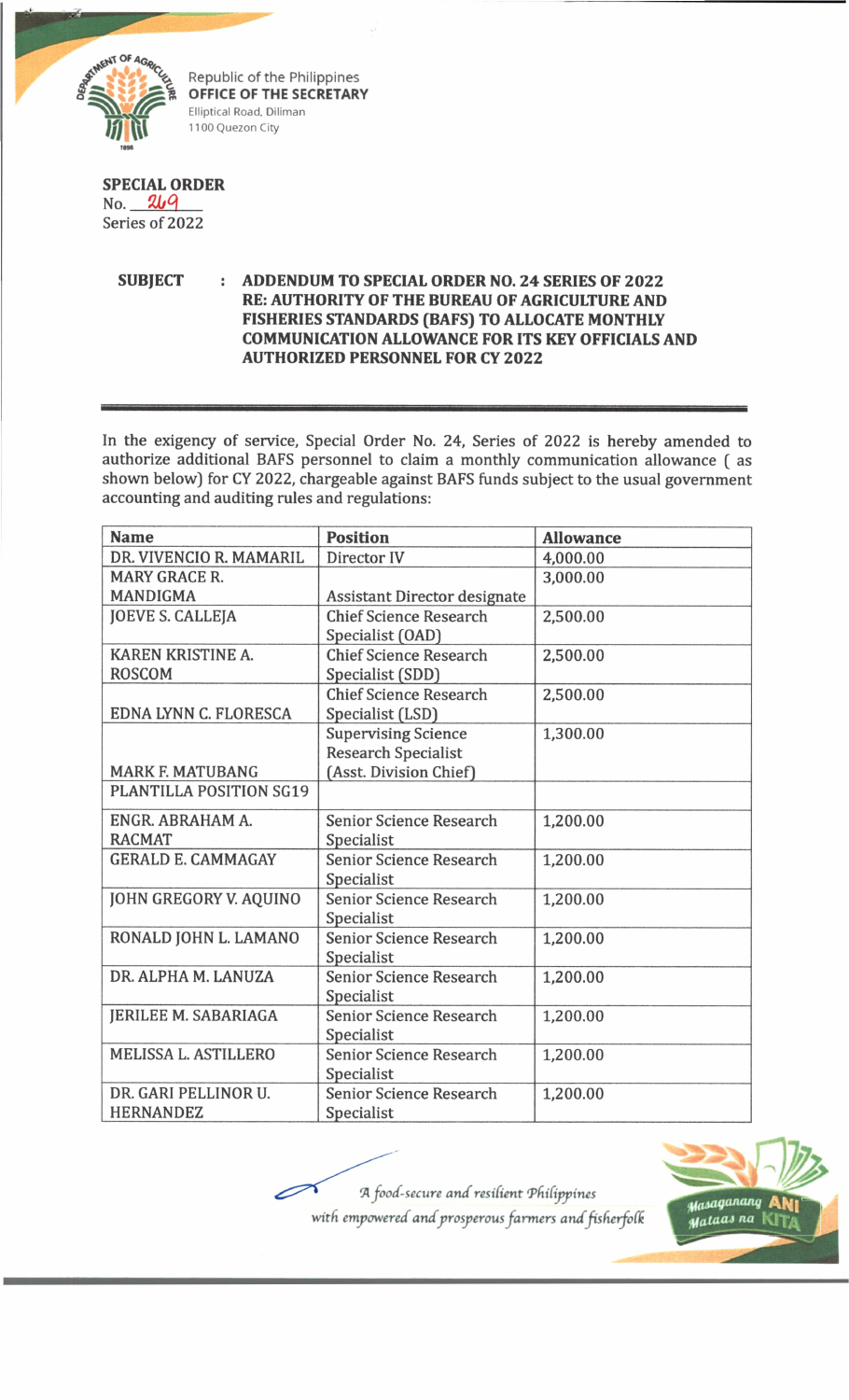| PLANTILLA POSITION SG18                          |                                                                                                                                                                                                                                                                                                                                   |          |
|--------------------------------------------------|-----------------------------------------------------------------------------------------------------------------------------------------------------------------------------------------------------------------------------------------------------------------------------------------------------------------------------------|----------|
| DAISY E. MELEGRITO                               | <b>Administrative Officer V</b>                                                                                                                                                                                                                                                                                                   | 1,000.00 |
| ROSEMARIE V. CALIBO                              | <b>Information Officer III</b>                                                                                                                                                                                                                                                                                                    | 1,000.00 |
| <b>FREDERICK C. CRISOL</b>                       | <b>Planning Officer III</b>                                                                                                                                                                                                                                                                                                       | 1,000.00 |
| <b>TECHNICAL</b><br><b>STAFF/LIAISON OFFICER</b> |                                                                                                                                                                                                                                                                                                                                   |          |
| <b>CAMILLE B. BARAQUIEL</b>                      | Conducts initial evaluation<br>of proposals for development<br>of standards from relevant<br>stakeholders based on<br>prioritization criteria;<br>Conducts public consultation<br>during the drafting of<br><b>Philippine National</b><br><b>Standards (PNS)</b>                                                                  | 800.00   |
| VICENTE D. LIMSAN, JR.                           | Oversee the assessment and<br>formal recognition of the<br>competence of a third-party<br>Organic Certifying Body<br>(OCB) to provide inspection<br>and certification services;<br>and responsible for the<br>international harmonization<br>of organic agriculture<br>certification and<br>accreditation of third-party<br>OCBs. | 800.00   |
| <b>GEEZA JUNE V. PAINAGA</b>                     | Oversee the inspection and<br>certification of at least five<br>(5) organic farmers in every<br><b>Participatory Guarantee</b><br>System (PGS)<br>Group; and accreditation<br>(assessment and formal<br>recognition of the<br>competence) of a PGS Group.                                                                         | 800.00   |
| JAN VINCENT DR. TECSON                           | Project Overseer for the<br>development of Knowledge<br>Products and conduct of L&D<br>- quality related standards;<br>Conduct field data gathering<br>for the development of<br>various Knowledge Products                                                                                                                       | 800.00   |

 $\mathbf{r}^{\mathbf{t}}$ 

 $\widetilde{\mathbf{r}^t}$